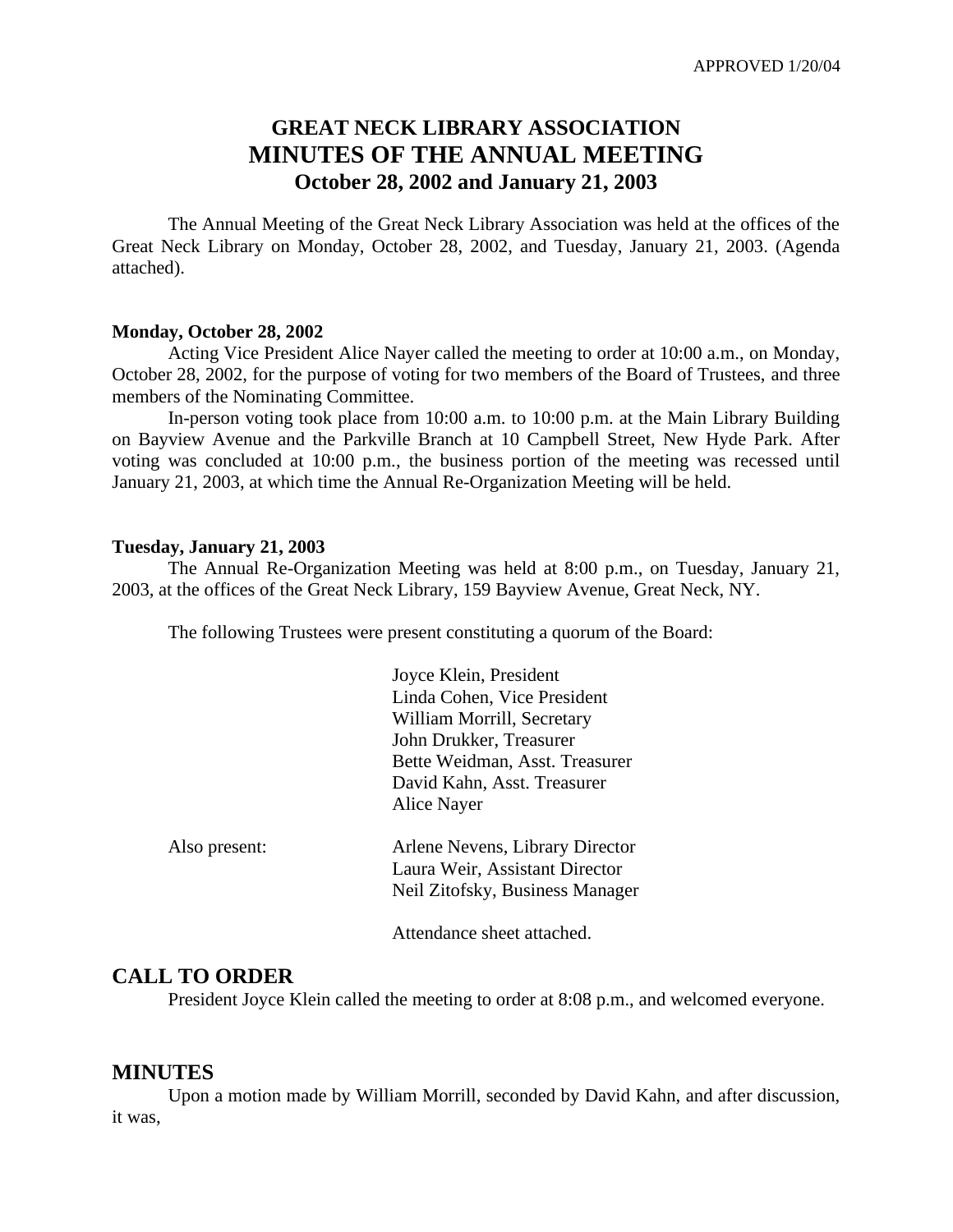**RESOLVED**, that the Board of Trustees of the Great Neck Library approve the Minutes of the January 28  $\&$  29, 2002, Annual Meeting, as presented.

**VOTE:** Yes 7 (Cohen, Drukker, Kahn, Klein, Morrill, Nayer, Weidman) *Motion carried unanimously*

## **ELECTION RESULTS**

All the seats in the October 28, 2002 Library election were uncontested. Secretary Morrill reported on the results as follows:

Re-elected to the Board of Trustees were Joyce Klein with 218 votes, and Bette Weidman with 207 votes, for four-year terms ending 2007.

For the Nominating Committee, Marjorie Kurcias was re-elected for a two-year term ending 2005 with 218 votes, and Lawrence Gerzog and Doris Master were elected for three-year terms ending 2006 with 208 and 213 votes respectively.

### **PRESENTATION**

Retiring members of the Nominating Committee, John Brickman, Stephen Donnelly and Carol Mitch were thanked for their service to the Nominating Committee, their dedication to the Library and also for their efforts in selecting qualified candidates to maintain the institution's standards. A plaque to this effect was presented to Stephen Donnelly. Carol Mitch and John Brickman were not present.

### **REPORTS**

The Annual Report, containing the text of The President, Treasurer and Director's reports, is appended.

Respectfully submitted,

William Morrill **Secretary**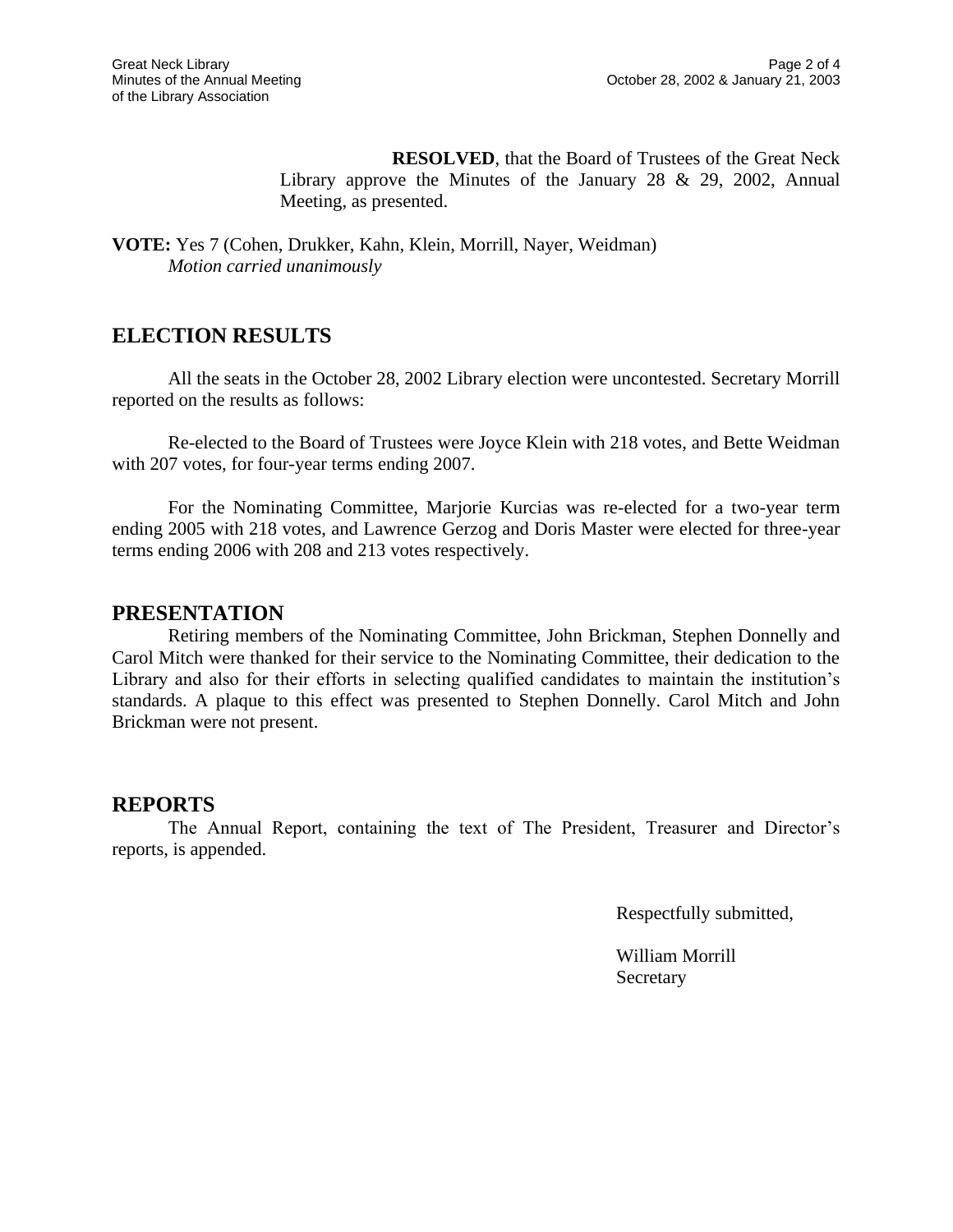# **ELECTION OF OFFICERS**

President Joyce Klein called for nominations for Officers.

- President Bette Weidman nominated Joyce Klein, seconded by Linda Cohen. All in favor. Motion carried. Joyce Klein was reelected President for another term.
- Vice President Alice Nayer nominated Linda Cohen, seconded by Bette Weidman. All in favor. Motion carried. Linda Cohen was elected Vice President.
- Secretary John Drukker nominated Bette Weidman (motion was not seconded). All in favor. Motion carried. Bette Weidman was elected Secretary.
- Treasurer Linda Cohen nominated Alice Nayer, seconded by John Drukker. All in favor. Motion carried. Alice Nayer was elected Treasurer.
- Asst. Treasurer William Morrill nominated John Drukker, seconded by Linda Cohen. All in favor. Motion carried. John Drukker was elected Assistant Treasurer.
- Asst. Treasurer David Kahn nominated William Morrill, seconded by Bette Weidman. All in favor. Motion carried. William Morrill was elected Assistant Treasurer.

David Kahn will be joining the Building Committee [assignments will be made at the January 28<sup>th</sup> Board meeting].

## **2003/2004 MEETING DATES**

After discussion, the following meeting schedule was set:

January 28; February 25; March 11 and March 20 [Budget Workshops]; March 25; April 1 [Budget Hearing/Adoption]; April 29 (Station Branch); May 20; June 24; September 23; October 21 (Parkville Branch); Monday, October 27 (Annual Meeting/Voting); November 25; December 16 (Lakeville Branch); January 20, 2004, and January 27, 2004 (Annual Re-Organization Meeting).